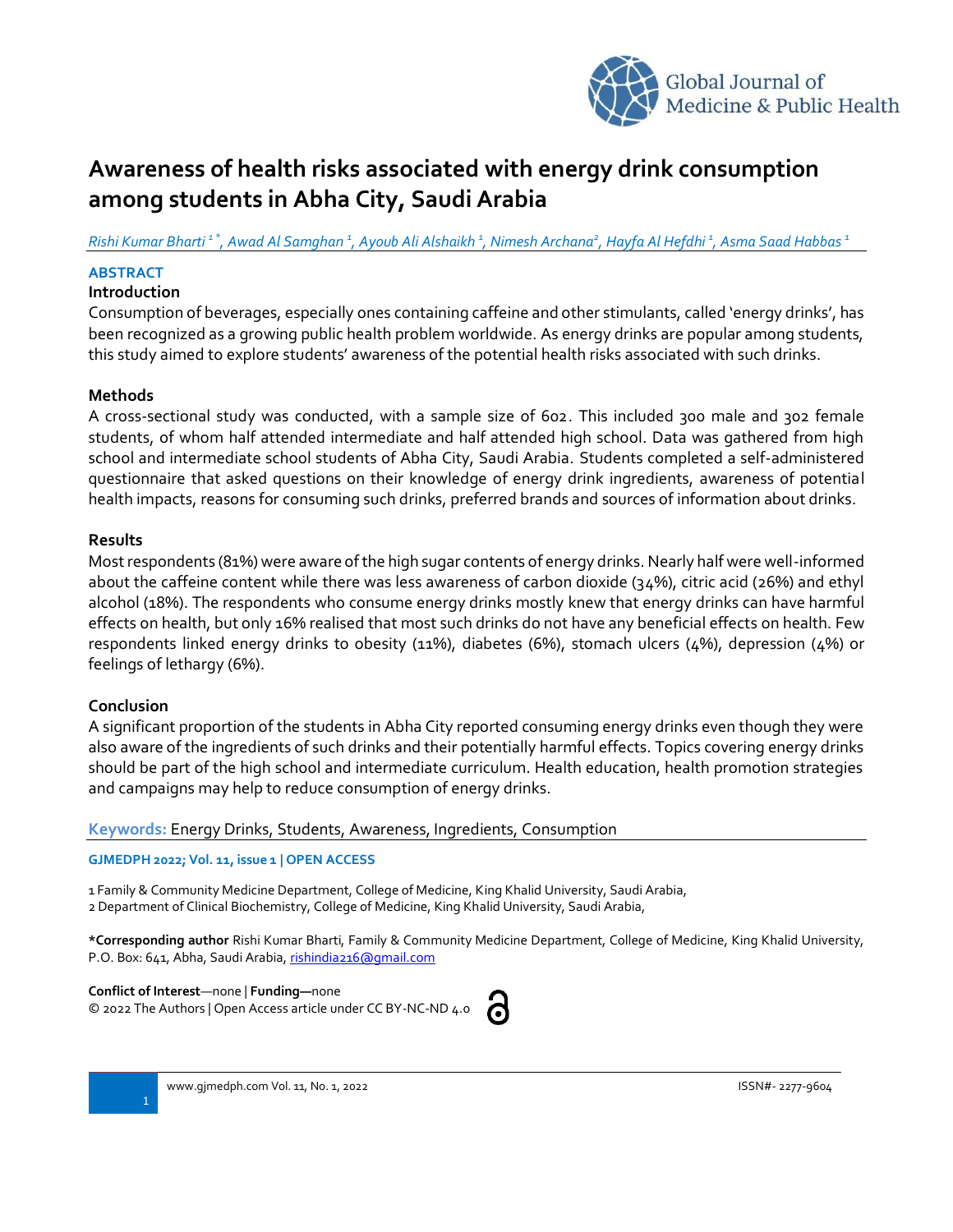

Consumption of beverages, especially ones containing caffeine and other stimulants, often called 'energy drinks' (ED) has been recognized as a growing public health problem worldwide. $1/2$  Meanwhile, it has become a multi-billion dollar market over the years, and is considered one of the fastest growing economies in the beverage market. $3/4$  There are various brands producing drinks available in many flavours and can sizes.<sup>5</sup> Such drinks are marketed as energy boosters and stimulants.<sup>6</sup> Some are also marketed as providing improvement in mental or physical performance<sup>1,7</sup>.

The prevalence of energy drinks use varies according to age group and geographic region. Regionally, EDs are widely consumed in the Middle East. According to one study, 55% male and 26% female students at Dammam University in Saudi Arabia consume EDs<sup>8</sup> and Saudi Arabia is ranked among the top 10 countries for ED consumption globally.<sup>9</sup> In 2013, the Central Information Organization, Bahrain reported that the use of EDs in Bahrain was 174 per 1,000 people.<sup>10</sup>

In the USA, about 1 in 9 young people (11.1%) have received advice from health professionals to reduce their consumption of EDs.<sup>11</sup> The prevalence of ED consumption in Europe has been recorded as 68% of the population, varying from 48% in Greece to 82% in the Czech Republic, and is particularly high in the 15- 18 age group (73%).  $^{12}$ 

Energy drinks are marketed and promoted to athletes and college students in particular.<sup>13</sup> Many people consume energy drinks without knowing their ingredients and the adverse health effects that have been linked to these.<sup>14</sup>

Energy drinks, including brand names such as Red Bull, Amp, Monster, Rock Star, Rip It, Full Throttle and Cocaine, are manufactured to give the consumer a 'jolt' of energy provided by the combination of stimulants and 'energy boosters'. Ingredients of energy drinks include caffeine, herbal extracts such as guarana, ginseng and ginkgo biloba, B vitamins, amino acids such as taurine, and sugar derivatives. $15$ 

It has been proven that the long-term exposure of the body to an excess of simple sugars is associated with the development of obesity and insulin resistance. Pancreatic beta cells increase insulin secretion in response to high plasma glucose, a consequence of consumption of many energy drinks. In some individuals, over a period of time, the beta cells become unable to secrete sufficient insulin levels to maintain the normal blood glucose level, eventually leading to the development of diabetes. $^{16}$ 

Many other ingredients, such as caffeine which is an adenosine receptor antagonist, stimulate the central and peripheral nervous system, affecting neuronal activities.<sup>17</sup>

Taurine, a sulfur-containing amino acid, is present as a normal constituent of the human diet.<sup>18</sup> It helps the body to perform physiological functions such as bile acid conjugation, central nervous system modulation, retinal development, endocrinal and metabolic functions, antioxidant and anti-inflammatory functions.<sup>19</sup> However, the amount of taurine found in popular EDs is far below that needed to provide therapeutic benefits, though it is also too low to have a detrimental effect.<sup>20</sup> Further, the combination of caffeine and taurine has no effect on short-term memory, $^{21}$  though low doses of caffeine (12.5 to 50 mg) can improve cognitive performance and mood.<sup>22</sup>

Many studies have found an association between energy drinks and adverse effects including ADHD, diabetes, depression, insomnia, stomach ulcers and obesity. The high sugar content in energy drinks may hamper the physical activity of an individual, consequently increasing the risk of obesity and metabolic syndromes<sup>23</sup> beyond the direct risk of diabetes. Acute caffeine intake reduces insulin sensitivity,  $24$  which could be the cause of the rise in blood glucose levels after energy drink consumption that has been documented in some studies. $25$  For example, Beaudoin et al<sup>26</sup> stated that caffeine intake reduces insulin sensitivity in a dose-dependent manner, with a 5.8% increase in insulin for each mg/kg increase in caffeine.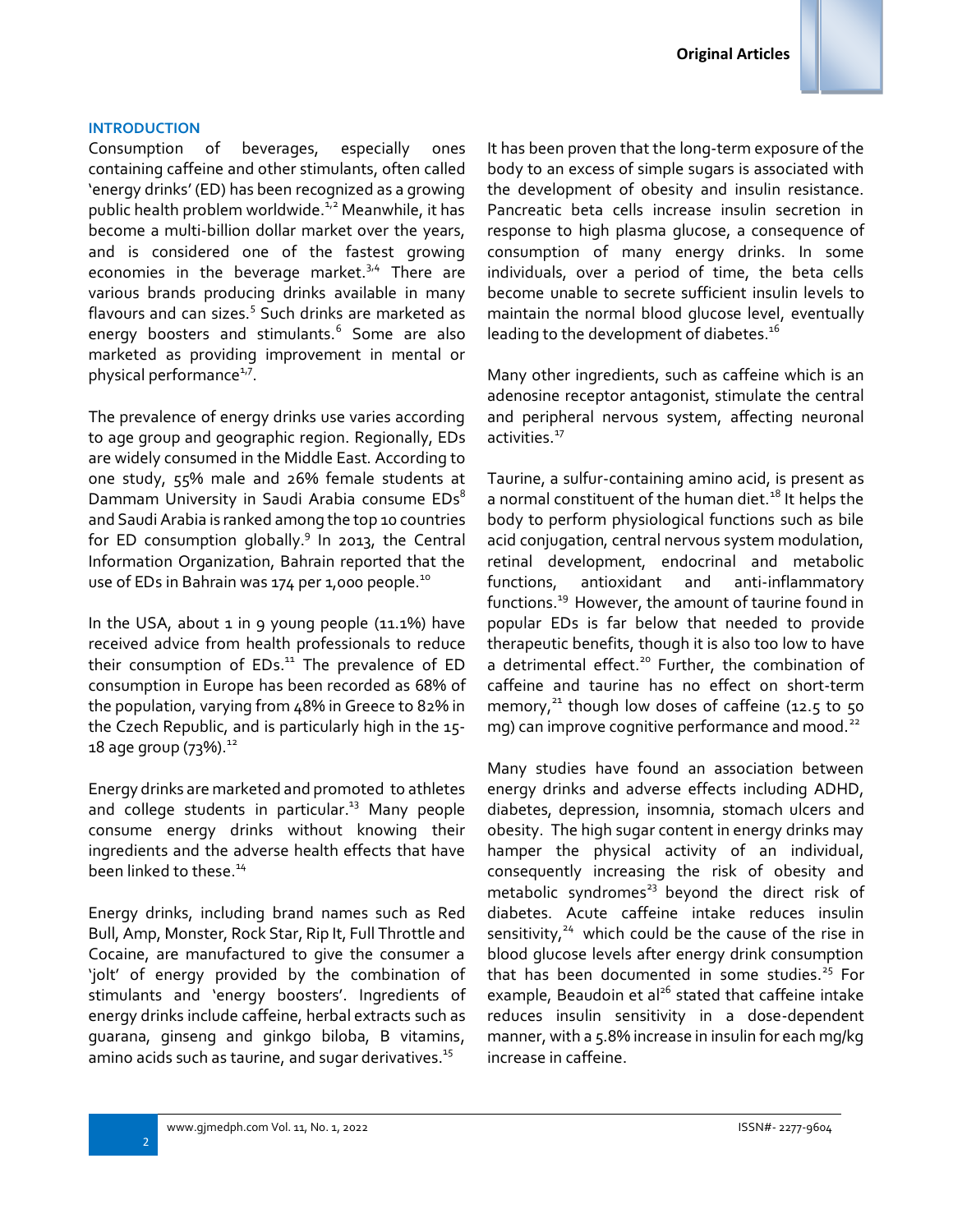

Recent investigations identify the use of energy drinks as a common and potentially dangerous behaviour among college students.<sup>27-30</sup> Problematically high consumption levels are not only limited to college students $31$  but the targeted marketing of energy drinks to young people may contribute to high levels of use among students. Association between the consumption of energy drinks and hazardous health behaviour among college students has been noted.<sup>32</sup>

#### **METHODS AND MATERIALS**

A descriptive cross-sectional study was conducted in Abha City, Saudi Arabia, after receiving ethical approval. Self-administered questionnaires were distributed among students who were studying in intermediate and high school. The total sample size included 602 students (300 males and 302 females): 50% students were from intermediate school and 50% students were from high school. Two schools were randomly selected from the Abha region and the students of intermediate and high school grades were informed about the purpose of the study and were enrolled for the study after giving their consent; those who did not consent were excluded. Prior to the start of data collection, the study tool was tested through a pilot study on 20 students.



*Fig 1: Proportion of respondents who reported that they consume energy drinks*

Descriptive statistics were used to analyze baseline participant characteristics. The questionnaire included personal characteristics and demography, knowledge about the contents of energy drinks, source of information, types of energy drinks, harmful effects of energy drinks and reasons for consumption of energy drinks.

Simple random sampling was applied to collect data. A researcher visited the two study schools, for boys and girls, and all students were invited to participate in the study. Written consent was taken from participants. Statistical Package for Social Sciences (SPSS v23.0) was used for data entry and analysis.

### **RESULTS**

The data gathered from the participants were analyzed and interpreted under the following headings: personal characteristics; demography; knowledge about the harmful effects of the energy drink; reason for consuming the energy drink; and source of information about energy drinks. Sociodemographic characteristics of respondents are presented as frequency and percentage (Table 1).

Just over half of the respondents (333; 55%) had consumed energy drinks at least once, shown in Fig 1.

Table 1 shows that nearly equal number of male (300) and female (302) respondents out of 602 participated in the study; the majority (79%) of them were living in nuclear families and the rest in extended families (21%). The majority of the respondents (81%) were aware of the high sugar content of energy drinks and nearly half knew they contained caffeine but fewer displayed knowledge of the carbon dioxide (34%), citric acid (26%) and ethyl alcohol (18%) contents of the energy drinks; 38.5% of respondents were aware that energy drinks contain stimulants such as nicotine and taurine.

Most (89%) of participants had consumed Red Code brand energy drinks and two third (66%) had consumed Red Bull brand. Results showed that students were also fond of other brands such as Bison, (51%), Power House (17%) and Buigzy (19%).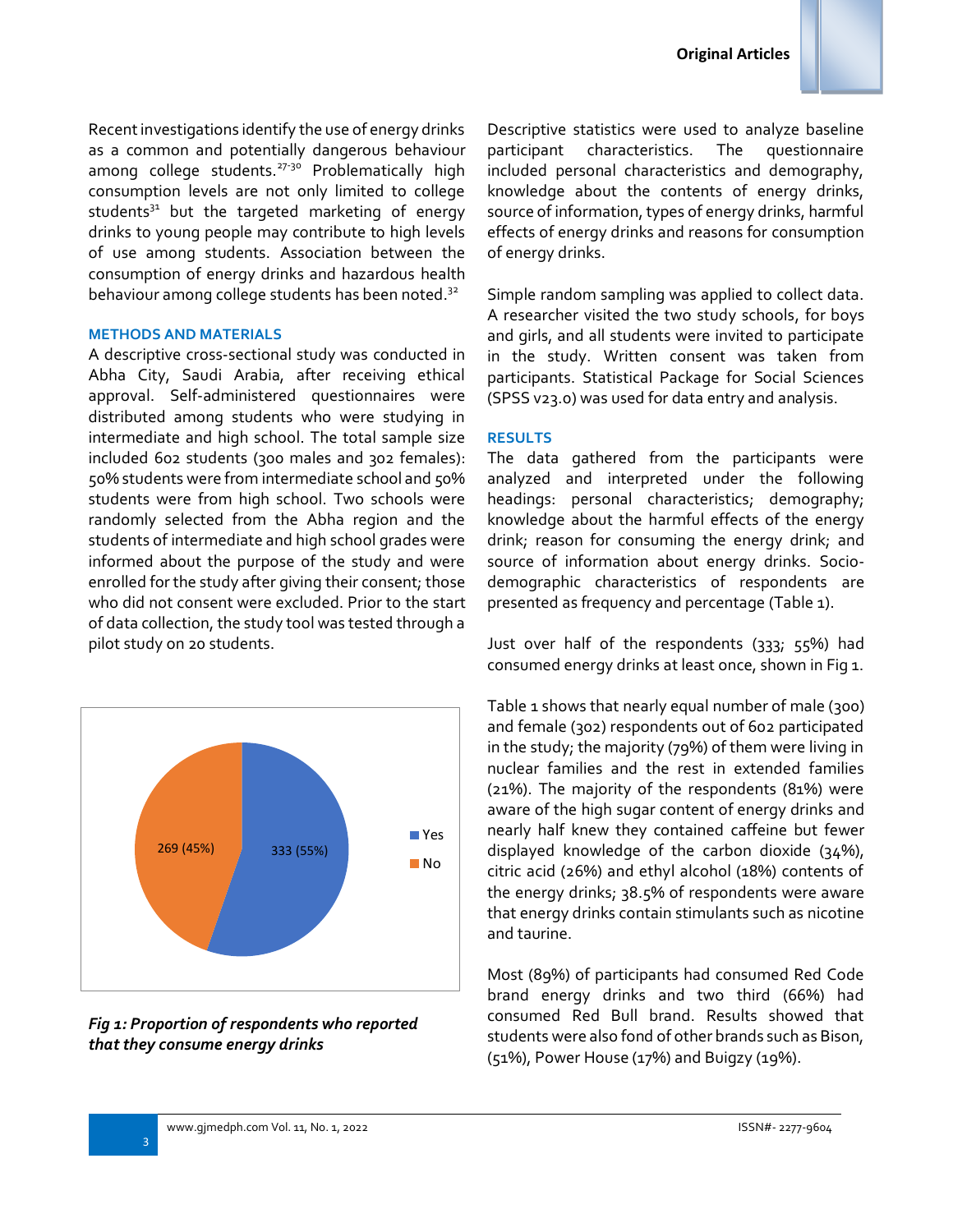| <b>Characteristics</b>                      | <b>Frequencies</b>                                                | Percentage |  |  |  |
|---------------------------------------------|-------------------------------------------------------------------|------------|--|--|--|
| <b>Sex</b>                                  |                                                                   |            |  |  |  |
| <b>Male</b>                                 | 300                                                               | 50%        |  |  |  |
| <b>Female</b>                               | 302                                                               | 50%        |  |  |  |
| <b>Nature of family</b>                     |                                                                   |            |  |  |  |
| <b>Nuclear</b>                              | 476                                                               | 79%        |  |  |  |
| <b>Extended</b>                             | 126                                                               | 21%        |  |  |  |
| <b>Nature of sleep</b>                      |                                                                   |            |  |  |  |
| <b>Irregular</b>                            | 280                                                               | 47%        |  |  |  |
| <b>Smoking</b>                              |                                                                   |            |  |  |  |
| <b>Smoker</b>                               | 54                                                                | 9%         |  |  |  |
|                                             | Other problematic behaviour and practices reported by respondents |            |  |  |  |
| I don't use seat belts                      | 272                                                               | 45%        |  |  |  |
| <b>High speed car driving</b>               | 87                                                                | 14.5%      |  |  |  |
| I carry weapons                             | 47                                                                | 8%         |  |  |  |
| <b>Violence with others</b>                 | 26                                                                | 4%         |  |  |  |
| <b>Consumption of energy drink</b>          |                                                                   |            |  |  |  |
| <b>Yes</b>                                  | 333                                                               | 55%        |  |  |  |
| <b>No</b>                                   | 269                                                               | 45%        |  |  |  |
| Knowledge about the contents of drink (Yes) |                                                                   |            |  |  |  |
| <b>Sugar</b>                                | 506                                                               | 81%        |  |  |  |
| <b>Caffeine</b>                             | 304                                                               | 50.5%      |  |  |  |
| <b>Salt and Minerals</b>                    | 95                                                                | 16%        |  |  |  |
| <b>Carbon dioxide</b>                       | 202                                                               | 34%        |  |  |  |
| <b>Citric acid</b>                          | 159                                                               | 26%        |  |  |  |
| <b>Nicotine</b>                             | 43                                                                | 7%         |  |  |  |

# **Table 1 Personal characteristics and demography of respondents (n=602)**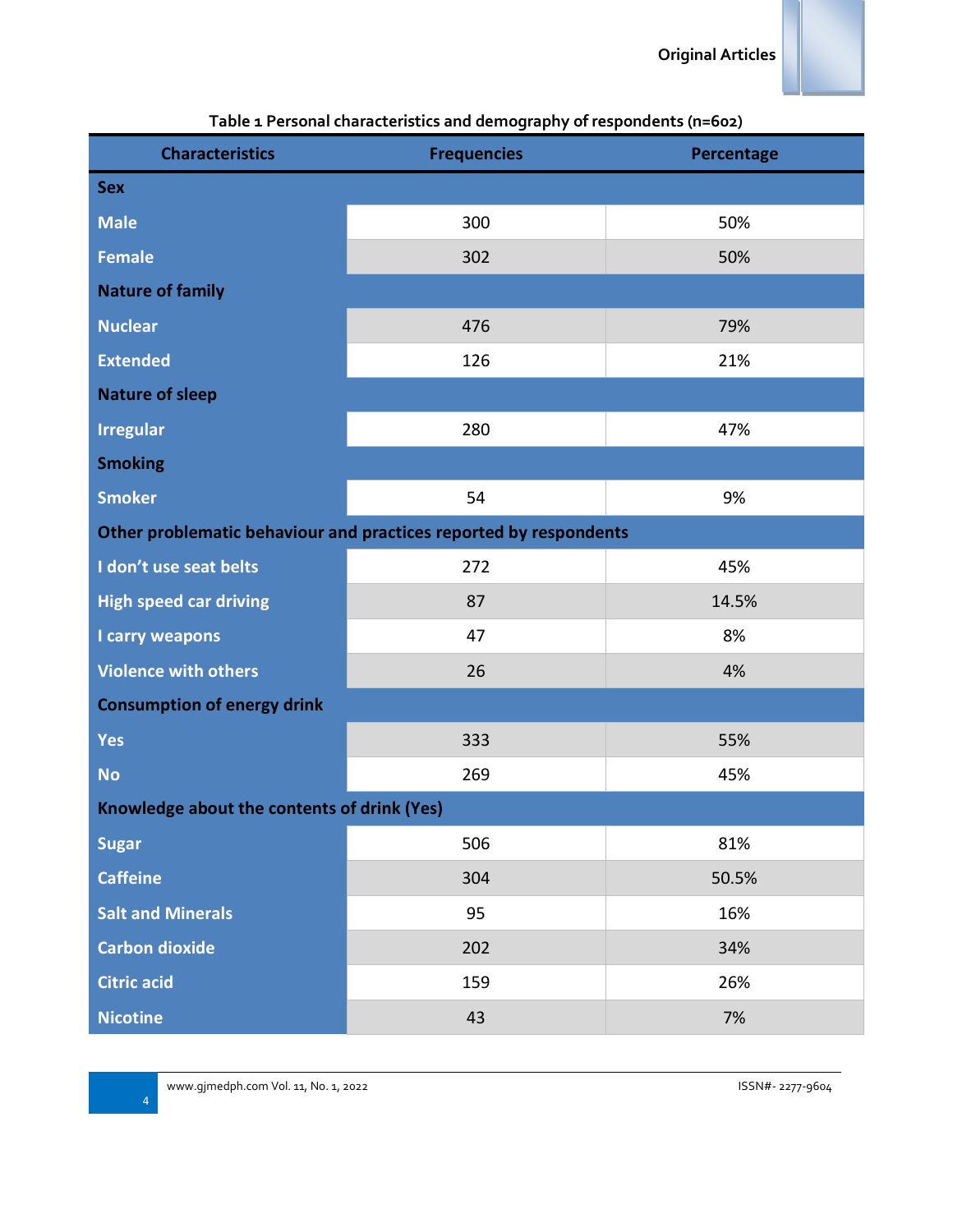

| <b>Ethyl alcohol</b>       | 109 | 18%   |  |  |
|----------------------------|-----|-------|--|--|
| <b>Taurine</b>             | 39  | 6.5%  |  |  |
| <b>Stimulant compound</b>  | 233 | 38.5% |  |  |
| Type of energy drink (yes) |     |       |  |  |
| <b>Red Bull</b>            | 202 | 66%   |  |  |
| <b>Power House</b>         | 52  | 17%   |  |  |
| <b>Bison</b>               | 154 | 51%   |  |  |
| <b>Buigzy</b>              | 57  | 19%   |  |  |
| <b>Code Red</b>            | 207 | 89%   |  |  |

Table 2 reveals that out of the 333 respondents who do consume energy drinks, the majority are aware of the potential health risks and 16% of these participants know that such drinks do not have any beneficial effects on health, 11% believe that energy drinks can be addictive and 8% think they can cause obesity. A smaller number knew that the drinks can cause depression (4%), diabetes (6%), stomach ulcers (4%) and feelings of lethargy (6%) but continued to drink them nonetheless. More than 90% did not realise the drinks can cause diabetes.

The study results (Table 3) show that the majority of the students (81%) consumed energy drinks because they liked the taste, and around one third of the students (34.5%) felt powerful and energetic after consuming an energy drink. It was also observed that some students (29%) use energy drinks to stay awake for a longer time. Others reported feeling that the drinks improve sports performance (23%), enhance sexual desire (23%), and improve their ability to study (28%); 38% of students linked to mix energy drinks with other drinks (38%).

| <b>Variables</b>                             |    | <b>Frequencies</b> |           |            |  |
|----------------------------------------------|----|--------------------|-----------|------------|--|
|                                              |    | Percentage         | <b>No</b> | Percentage |  |
| It does not have beneficial effect on health | 53 | 16%                | 280       | 84%        |  |
| <b>Cause addiction</b>                       | 35 | 11%                | 298       | 89%        |  |
| <b>Cause obesity</b>                         | 26 | 8%                 | 307       | 92%        |  |
| <b>Cause depression</b>                      | 13 | 4%                 | 320       | 96%        |  |
| <b>Cause diabetes</b>                        | 20 | 6%                 | 313       | 94%        |  |
| <b>Cause stomach ulcer</b>                   | 14 | 4%                 | 319       | 96%        |  |
| <b>Feeling of lethargy</b>                   | 19 | 6%                 | 314       | 94%        |  |

# **Table 2 Awareness of harmful effects of energy drinks on health by individuals (n=333)**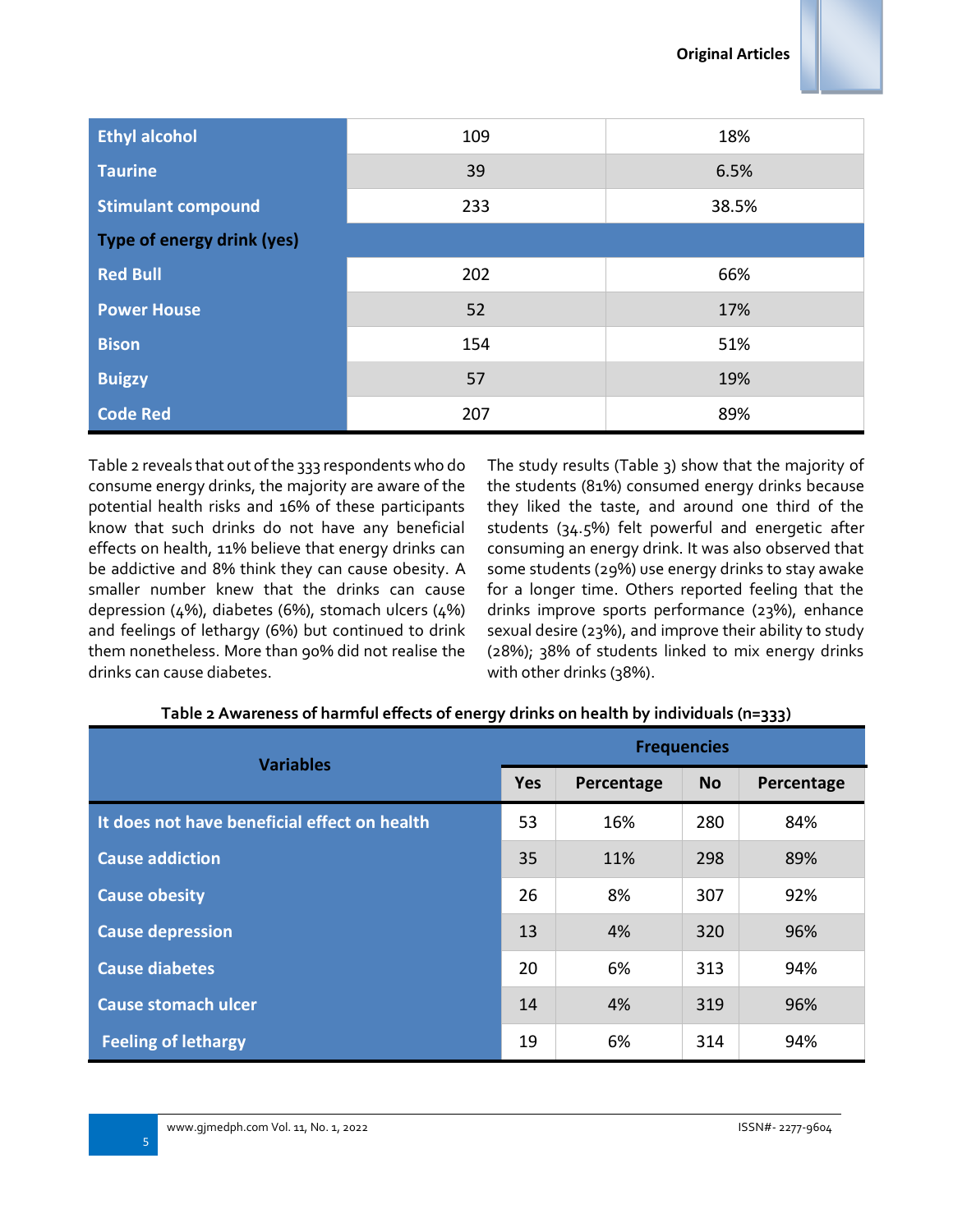| rapic 3 incasons for armining EDS and Sobrec or information about EDS given by respondents |                    |            |      |            |
|--------------------------------------------------------------------------------------------|--------------------|------------|------|------------|
| <b>Reasons for drinking</b>                                                                | <b>Frequencies</b> |            |      |            |
| <b>Characteristics</b>                                                                     | (Yes)              | Percentage | (no) | Percentage |
| Increases my desire/my sex ability                                                         |                    | 23%        | 256  | 77%        |
| Imitation of other celebrities or friends<br>Improve my ability to study                   |                    | 5%         | 315  | 94%        |
|                                                                                            |                    | 9%         | 302  | 91%        |
| <b>Because I like its taste</b>                                                            | 269                | 81%        | 64   | 19%        |
| To feel powerful and energetic<br>To improve my sports and scientific performance          |                    | 34.5%      | 218  | 65.5%      |
|                                                                                            |                    | 23%        | 256  | 77%        |
| <b>Mixed with other drinks</b>                                                             | 127                | 38%        | 206  | 62%        |
| To stay awake for longer hours                                                             | 95                 | 29%        | 238  | 71%        |

## **Table 3 Reasons for drinking EDs and source of information about EDs given by respondents**

#### **Table 4 Source of information about energy drinks**

| <b>Characteristics</b>                      | <b>Frequencies</b><br>(Yes) | Percentage | <b>Frequency</b><br>(No) | Percentage |
|---------------------------------------------|-----------------------------|------------|--------------------------|------------|
| <b>Book, magazines, scientific websites</b> | 104                         | 17%        | 496                      | 83%        |
| <b>Public website</b>                       | 84                          | 14%        | 516                      | 86%        |
| <b>Newspaper</b>                            | 65                          | 11%        | 535                      | 89%        |
| <b>Co-workers and classmates</b>            | 150                         | 25%        | 449                      | 75%        |
| <b>Friends</b>                              | 258                         | 43%        | 341                      | 57%        |
| Social networking (facebook, twitter)       | 242                         | 40%        | 357                      | 60%        |
| <b>Visual press</b>                         | 146                         | 24%        | 454                      | 76%        |

Regarding the source of information (Table 4), 43% of students received information about energy drinks from their colleagues/friends, 40% respondents received it through social networking such as facebook and twitter, etc. Other sources of information included public websites (14%), books/magazines (17%), newspapers (11%). Visual press was a source of information for 24%.

#### **DISCUSSION**

It is evident that students across the world consume (and also choose not to consumer) energy drinks for many reasons, including believing such drinks can affect their behaviour and academic performance. This study aimed to explore awareness of energy drinks contents and their potential effects amongst high and intermediate school students in Abah City,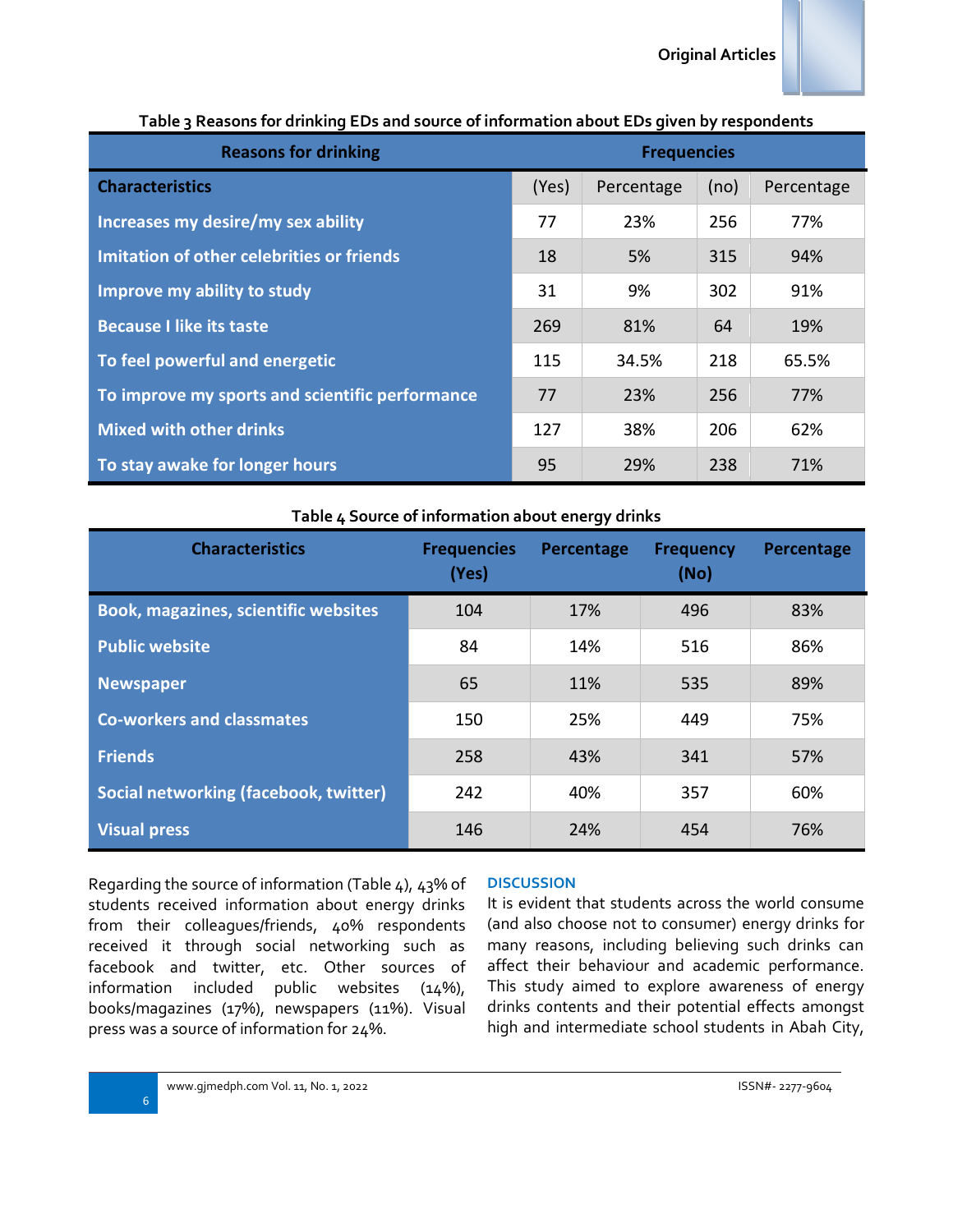Saudi Arabia, including their knowledge of the potential harmful effects of such drinks. Information on the brands and sources of information on them was gathered and reasons for energy drink consumption was interrogated throughout this study.

Results of the present study indicate that female and male college students are using energy drinks in a similar fashion and suggest and overall prevalence of consumption of 55% for energy drinks among the students enrolled in this study. The literature search revealed that the prevalence of energy drink consumption shows regional variations in Saudi Arabia: another study found 51% prevalence of energy drinks consumption,<sup>33</sup> supporting the findings of our study, though Klue et al $34$  reported slightly higher prevalence than ours.

We found that energy drink consumption is a popular practice among college students, particularly when the students have had insufficient sleep and if they needed more energy in general, such as while studying for exams. The American College Health Association has reported that 71% of college students report having insufficient sleep.<sup>35</sup> The primary content of the energy drink being sugar was known to most of the students and overall, knowledge about the ingredients of energy drinks was found to be fairly good. This did not deter them from using such drinks.

There are many brands available in the market but in the present study; Red Bull and Code Red were the most preferred brands of energy drinks chosen by the school students we surveyed. The reason for their choice of brands is not fully explored, though our findings show that a lot of respondents consume energy drinks due to liking the taste.

In the present study, several reasons were explored for ED consumption and respondents mentioned taste, a belief that consumption would lead to an improvement in studies, result in an increase in sexual desire, make them feel more energetic and help them to stay awake for a longer time. All these factors might be have an impact on their academic performance: other studies have shown that consuming energy drinks can have a significant detrimental impact on students' academic achievement – the opposite of what they believe to be the impact. $^{\rm 36}$ 

In this study, the main source of information about EDs was friends and social networking, however other sources such as newspapers, books and classmates were also identified. Different sources play a very important role in affecting the consumption of EDs among students. Students were aware of the potential consequences of consuming energy drinks that could impact their health and academic performance and yet consume them anyway; this suggests further study is needed.

### **CONCLUSION**

A significant proportion of the students in Abha City reported consuming energy drinks. Students were aware of the potentially harmful effects of ED ingredients. Students were found to receive information about energy drinks through social networking and other sources, suggesting that there are also opportunities to disseminate reliable information using mass media to highlight the potential adverse effects of EDs related to health.

Topics on energy drinks should be part of the high school and intermediate curriculum. Health organizations should raise the awareness about harmful effects of energy drinks in the community and highlight that they in fact diminish rather than improve academic performance. Health education and health promotion strategies and campaigns may help to reduce the burden of this public health problem. Health institutions of public and private sectors should conduct more workshops, training and conferences on energy drinks topics.

As many students consume energy drinks despite being aware of the harm they can cause,we suggest that energy drinks should not be allowed within the school campus, so that students don't have access to them. Parents should be educated about the harms associated with the consumption of energy drinks, to prevent the development of the potential negative consequences.